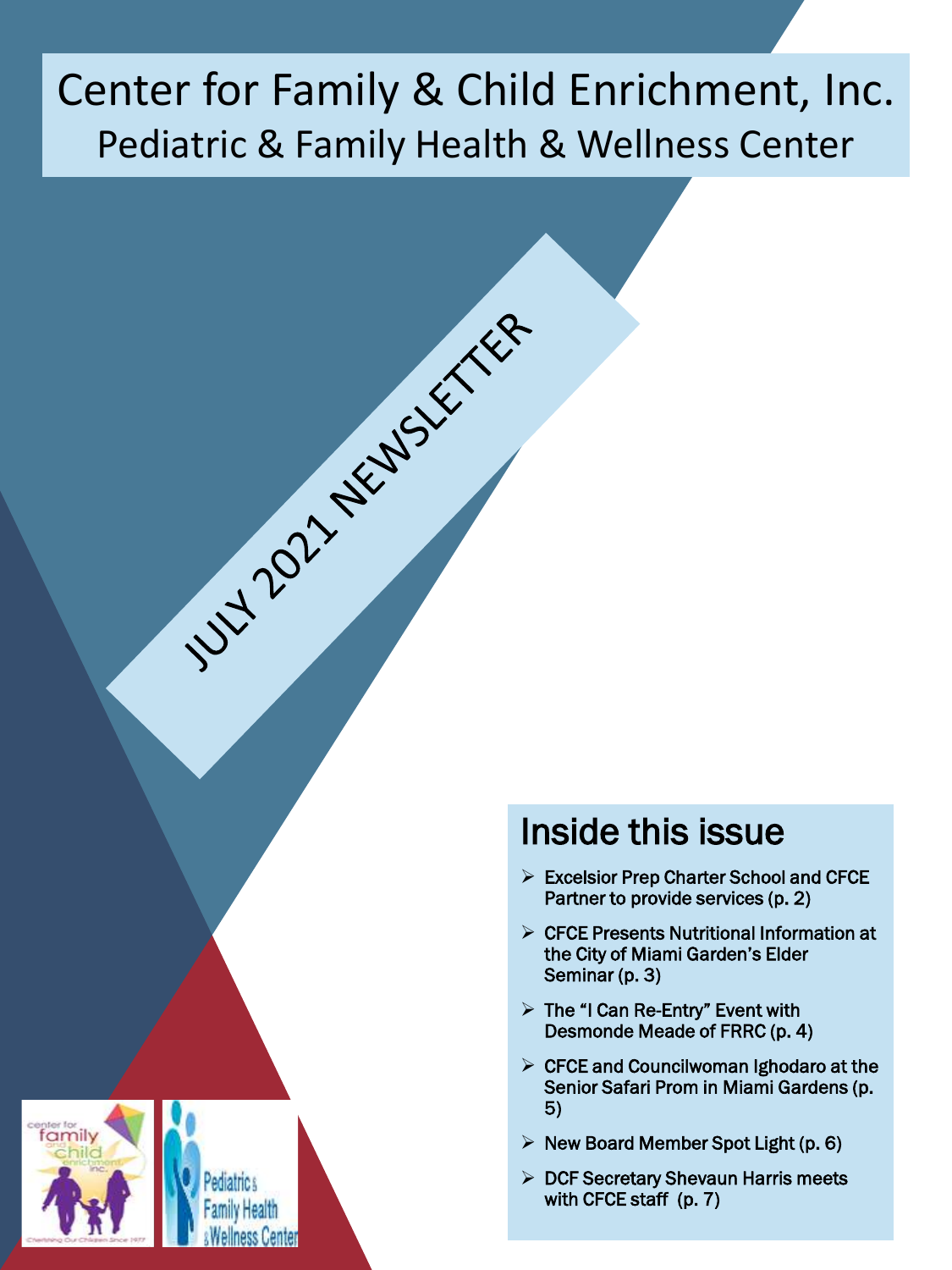### **CFCE Partners with Excelsior Prep Charter School To Provide Health Services for all Students**



On June 12, 2021, CFCE's Pediatric & Family Health & Wellness Center staff joined Excelsior Prep Charter School at their Pop Up Open House to promote behavioral health, adult, and children's medical services that will now be accessible to students and their families right on Excelsior's premises! For more information, contact: Ron Gay, Chief BH Officer at rgay@cfceinc.org.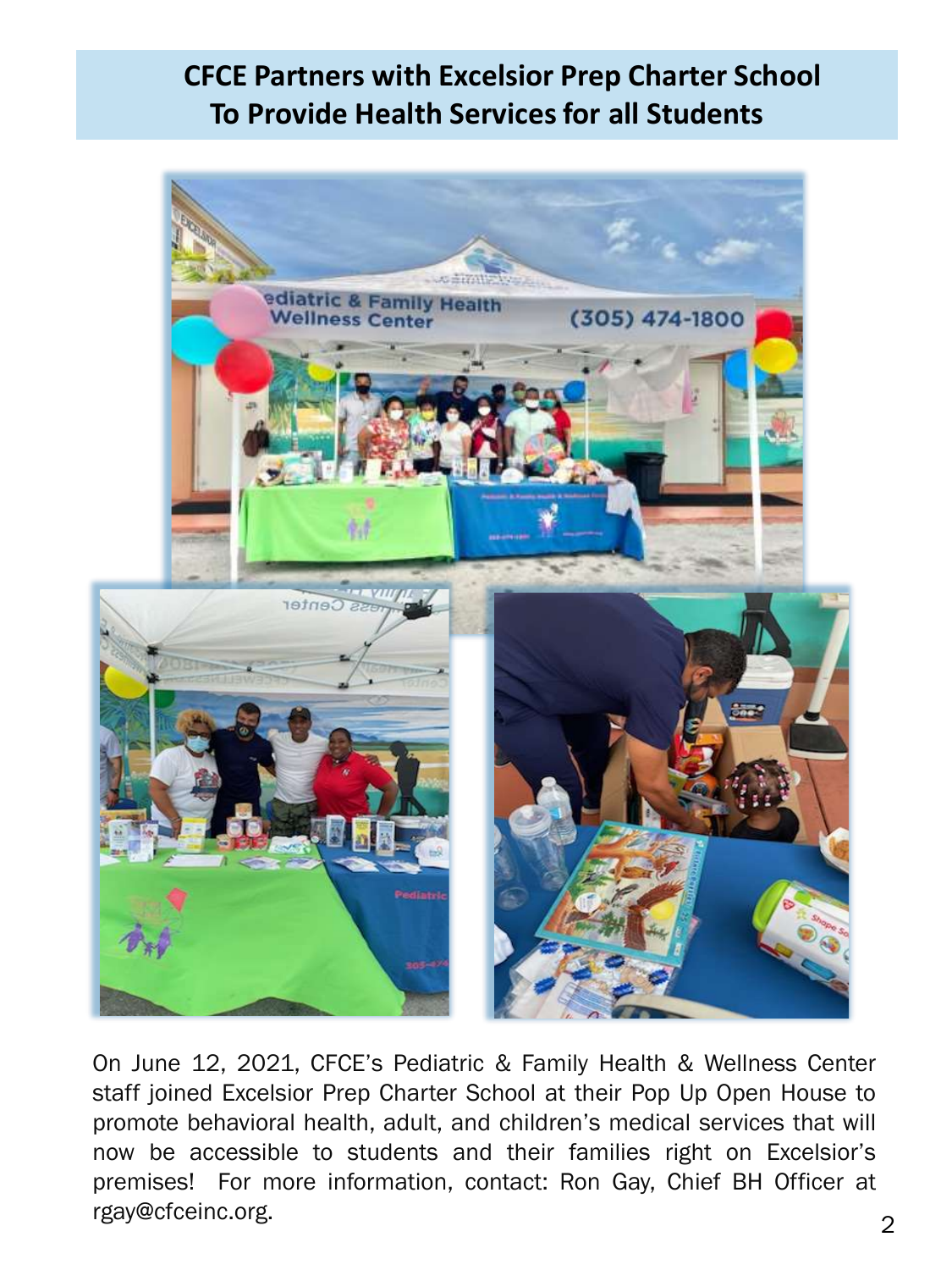### CFCE Assists Seniors at the Elder Abuse Awareness Workshop



(l-r) CFCE Health & Wellness Staff with State Rep. Felicia Robinson and Miami Gardens Councilman Robert L. Stephens III greeted seniors at the event.



CFCE Family Physician, Dr. Hussein Anan presents important information on Nutrition and Diabetes**.**

June 15th was World Elder Abuse Awareness Day. The elderly population in Miami Gardens is one of the most vulnerable groups in our community. Through outreach events, CFCE provides reliable information to keep our elders safe and informed. This year's World Elder Abuse Awareness Day Fair was held at the Betty T. Ferguson Recreational Complex where industry experts conducted engaging presentations. Speakers included Dr. Hussein Anan from CFCE's Pediatric and Family Health and Wellness Center. Dr. Anan provided a detailed presentation on the importance of observing a healthy diet for the aging body and pertinent information about COVID-19 vaccines.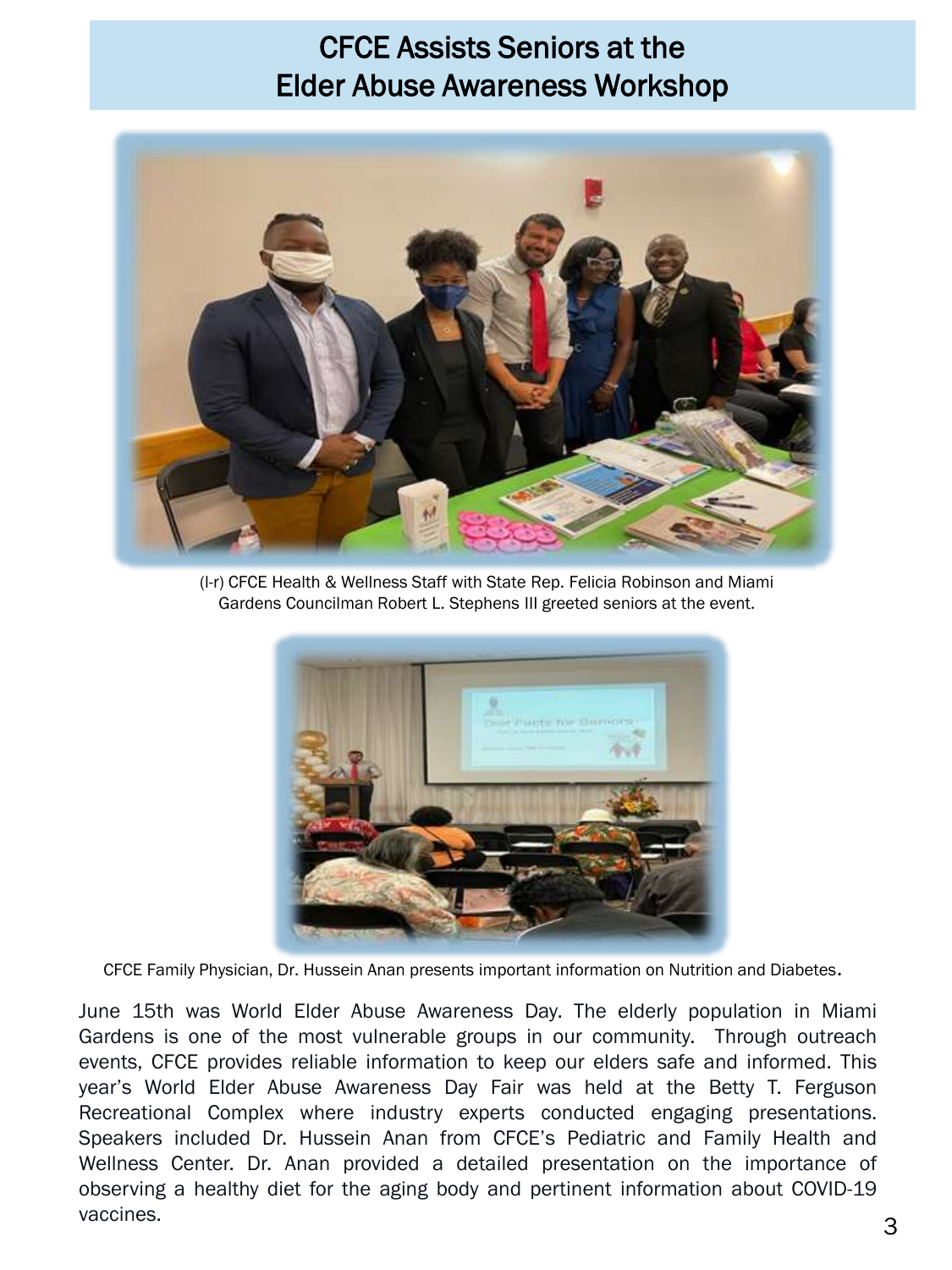## The Miami "I Can Re-Entry" Event



(l-r) Desmond Meade, Re-Entry Event Organizer with Lance Jackson

CFCE Substance Abuse Clinical Coordinator Lance Jackson joined Desmond Meade, Executive Director of the Florida Rights Restoration Coalition and others for the June "I Can Re-Entry" event to promote awareness of opportunities for local citizens returning to the community after a period of incarceration. Desmond Meade was recognized by Time magazine in 2019 for being among the top 100 most influential people. He received this designation because of his key leadership role in one of the latest civil rights battles, the right to vote for returning citizens. His "Let My People Vote" campaign brought the issue to the forefront as he spearheaded the push for Amendment 4 in 2018. Amendment 4 passed, but efforts to implement it were stalled by a subsequently enacted law requiring pre-payment of all assessed fines and penalties.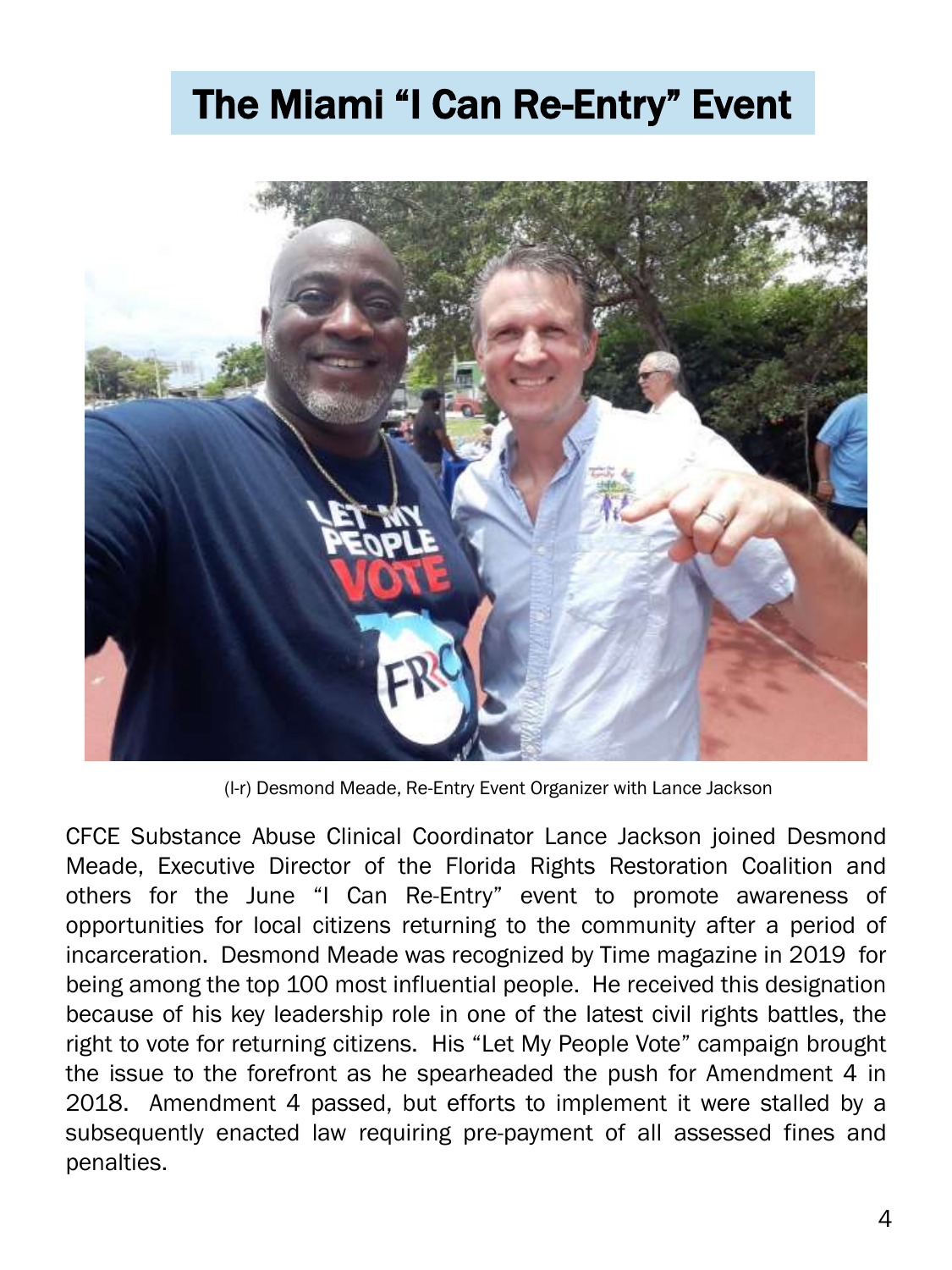### **CFCE at the Senior Safari Prom in the Gardens**



Councilwoman Ighodaro presents a commemorative plaque to CFCE staff for their support.



Councilman Stephens greets arriving seniors who are dressed to impress.

Senior Prom has been a mainstay event in the City of Miami Gardens for the past few years. The senior population in Miami Gardens is one of the largest in Miami-Dade County. With over 250 seniors in attendance each year, the Senior Prom is always wellreceived. Despite the barriers imposed by COVID-19, the senior citizens of Miami Gardens were excited to attend, following

social distancing protocols and showing a bit of flare. The event, organized by Honorable Councilwoman Shannan "Lady" Ighodaro of Seat 3 was a great success! CFCE's Pediatric and Family Health and Wellness Center was a proud supporter of the event. CFCE encourages seniors to stop by our clinic to take advantage of the wide range of services that we provide.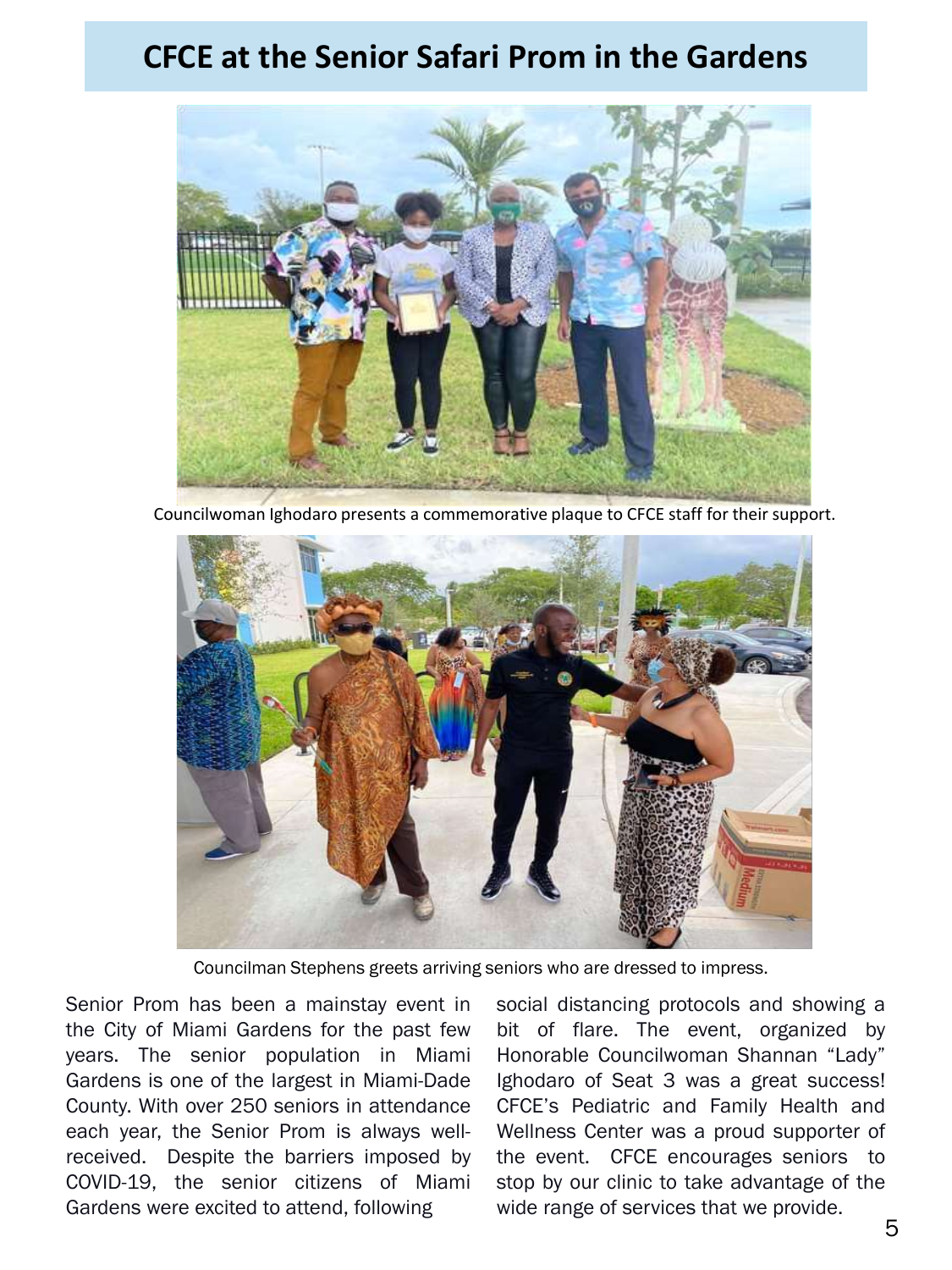

### Board Member Spot Light

### *Meet New Board Member Elvis Caines*

Elvis Caines is one of CFCE's newest Board members, but he is certainly no stranger to CFCE. He has regularly shared in our Quarterly Pastors Luncheon group and, in 2019, he coordinated an African Fashion Show to raise much needed funds for CFCE.

Board Member Caines earned his Masters degree in Justice Policy and Management from Florida Atlantic University and a Bachelor of Science Degree in Criminal Justice from Florida International

*2020 – present ??*

University. One of his most noteworthy academic achievements was completing a research project on Justice Reform and presenting his findings and recommendations during his testimony before Florida State Juvenile Justice Legislators in 2002.

Over the past 15 years, Mr. Caines has dedicated himself to the field of criminal justice. As an administrator for Miami-Dade County's Community Action Agency, he worked with Advocates for Victims/SafeSpace, a domestic violence prevention and intervention program. He has also served as a Juvenile

Assessment Counselor, a Juvenile Service Specialist Supervisor and a Juvenile Probation Officer for the Florida Department of Juvenile Services.

Currently the President of the St. Kitts and Nevis Association of Florida, a 501(c)(3) non-profit organization, Mr. Caines has also served as a volunteer Branch Mentor with Big Brothers Big Sisters of Greater Miami-Dade County for the past 18 years.

Mr. Caines also serves as Chairperson of the Miami Gardens Elderly Affairs

Advisory Committee and Youth Coordinator for the United Family Baptist Church.

Board Member Caines' community work stems from his desire to make a positive impact on the system of law enforcement in Miami Dade County. CFCE values the wealth of experience that he brings to our Board and we look forward to working with him in the years to come.